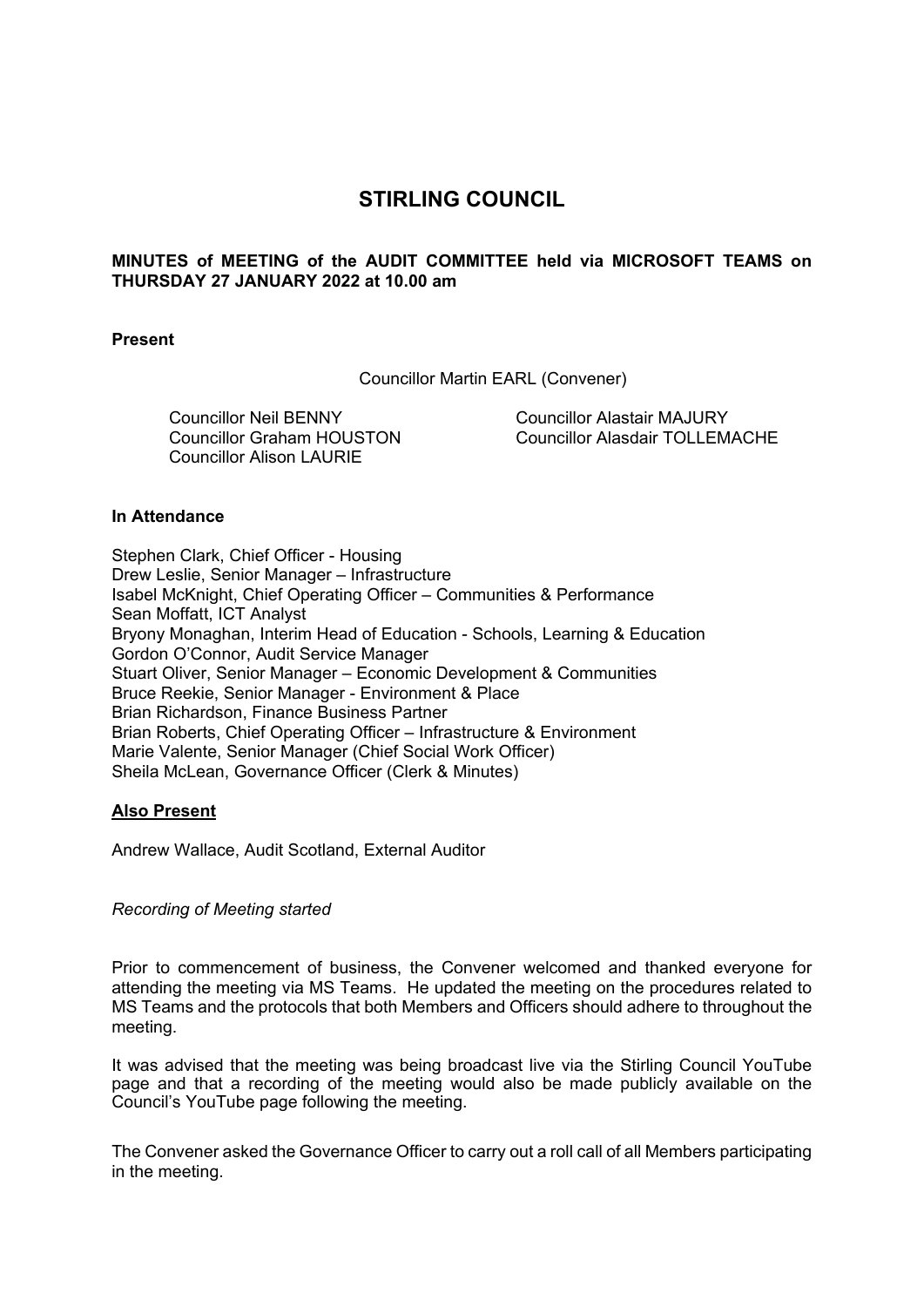# **AC255 APOLOGIES AND SUBSTITUTIONS**

There were no apologies or substitutions.

# **AC256 DECLARATIONS OF INTEREST**

There were no declarations of interest.

# **AC257 URGENT BUSINESS BROUGHT FORWARD BY THE CONVENER**

There were no items of urgent business.

# **AC258 MINUTES OF MEETING – 4 NOVEMBER 2021**

The Minutes of Meeting of the Audit Committee held on 4 November 2021 were submitted for approval.

#### **Decision**

The Committee agreed to approve the Minutes of Meeting held on 4 November 2021 as an accurate record of proceedings.

# **AC259 ROLLING ACTION LOG**

The Rolling Action Log was presented for review. Members were pleased to note that all actions were complete and could be removed.

#### **Decision**

The Committee agreed to note the Action Log and updates from Officers.

(Reference – Rolling Action Log, submitted).

# **AC260 RISK MANAGEMENT UPDATE**

The Audit Service Manager introduced a report by the Chief Officer - Governance which presented the current version of the Council's Strategic Risk Register (SRR) and provided an update on strategic risk management arrangements. This was in line with the Council's Scheme of Delegation, which required the Audit Committee to consider the effectiveness of the Council's risk management arrangements.

The SRR had been updated to take account of concerns raised at the previous meeting of the Committee in respect of recruitment to social care.

Members welcomed a review and re-evaluation of risk management arrangments currently being undertaken by the Corporate Management Team and noted that a report would be brought back to the first meeting following the May elections.

Officers responded to a number of questions in relation to individual risks and undertook to provide further information where requested.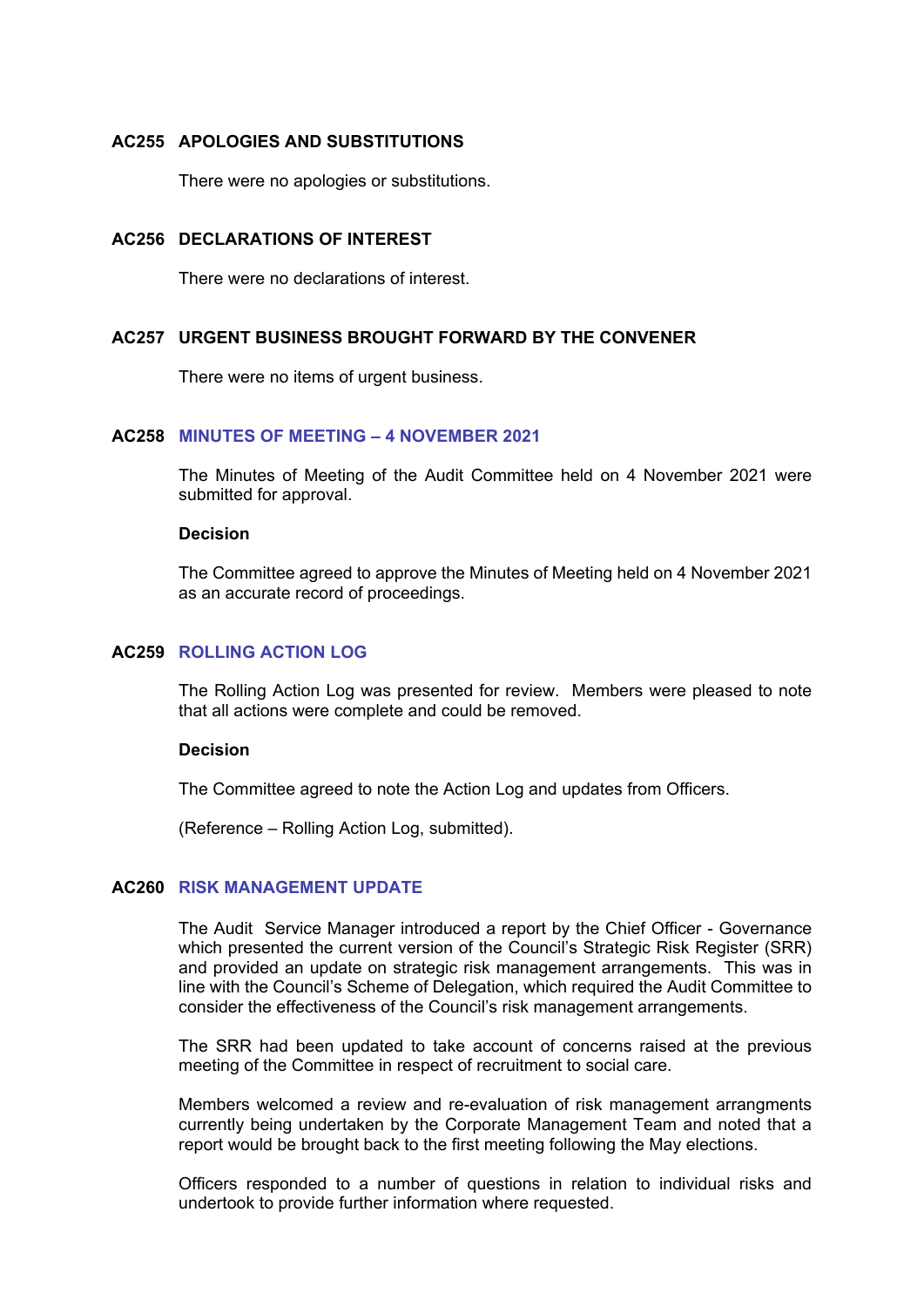# **Decision**

The Committee agreed to note and take assurance from work being undertaken to further develop risk management arrangements, including the Strategic Risk Register.

(Reference - Report by Chief Officer - Governance dated 18 January 2022, submitted).

# **AC261 INTERNAL AUDIT UPDATE REPORT**

A report by the Audit Service Manager provided a summary of the findings arising from the Internal Audit assignment finalised since the last meeting of the Audit Committee on 4 November 2021 and an update on work relating to action tracking.

Members noted current resource limitations within the Internal Audit service and the steps being taken by management to resolve these and to recruit additional staff.

# **Forth Valley and Lomond Leader (FVL) – Annual Review**

The operation of the programme was reviewed to assess compliance with the requirements of the Service Level Agreement and related technical guidance. No issues were identified that required recommendations for improvement action.

The Audit Opinion was that comprehensive assurance could be given that, during the period covered by the annual report, 16 October 2020 to 15 October 2021, the FVL Leader Programme complied with the above and that the Council had properly undertaken the delegated functions specified in the Service Level Agreement as the 'Accountable Body' for the FVL Leader programme.

Discussion took place on the Action Tracking Summary which was attached as Appendix 3 to the submitted report and officers undertook to provide further information where requested.

# **Decision**

The Committee agreed to take assurance from:-

- 1. the findings and conclusions arising from Internal Audit assignment completed since 4 November 2021; and
- 2. the position in relation to action tracking work.

(Reference - Report by Audit Service Manager dated 14 January 2022, submitted).

# **AC262 ALEOS AND STRATEGICALLY FUNDED BODIES: OVERVIEW OF GOVERNANCE REPORTING 2020/21**

A report by the Chief Officer - Governance provided the Committee with an overview of the governance reporting arrangements for each of the Council's arm's-length external organisations (ALEOs) and other strategically-funded bodies. At its meeting on 28 May 2019 the Committee agreed to receive such a report on an annual basis.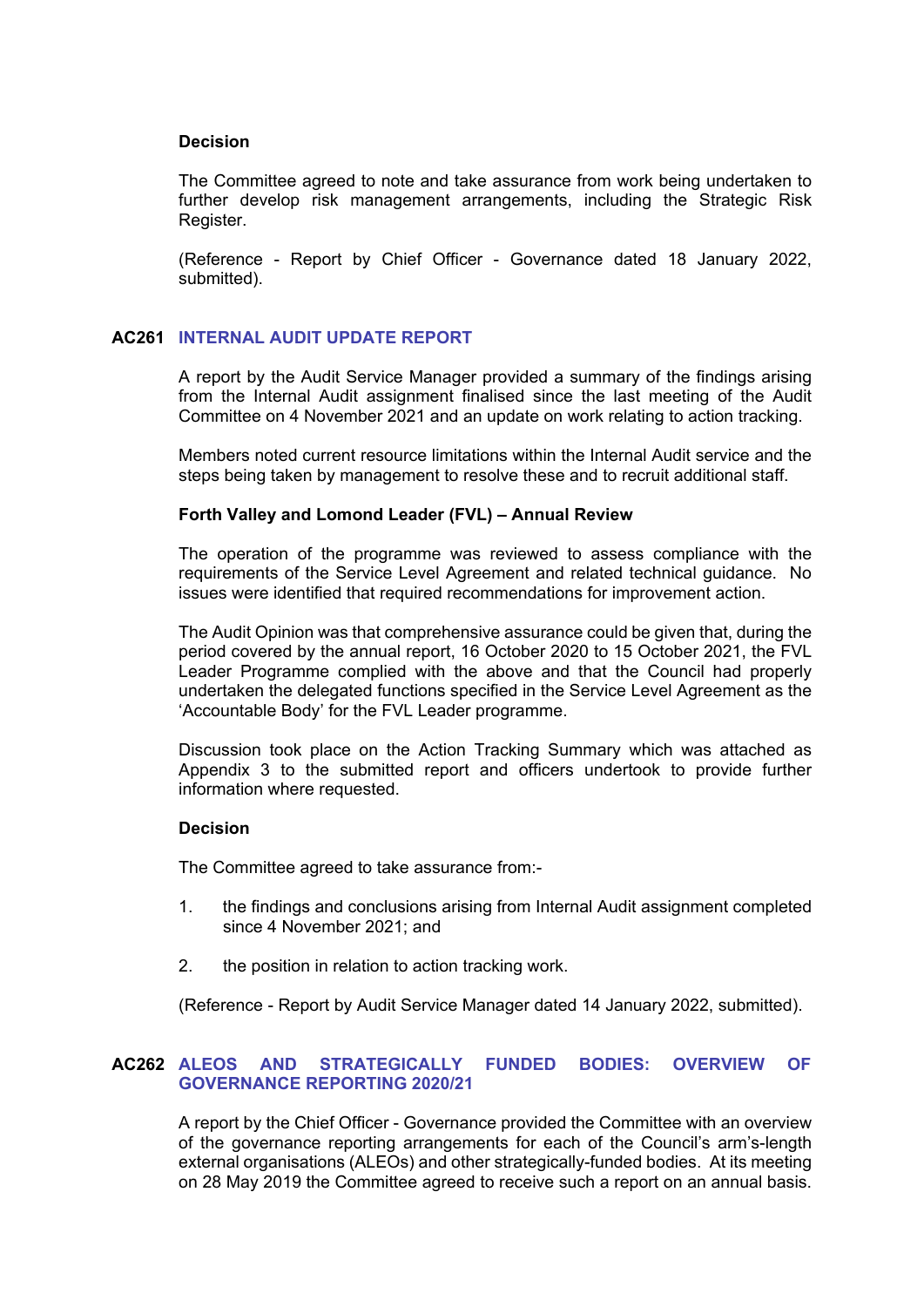The overview report was last reported to the Committee at its meeting on 26 November 2020.

An Appendix to the report set out a list of ALEOs and strategically funded bodies, providing a summary of projected and actual funding for each, where relevant, along with details of the relevant Committee to which a report on each organisation was submitted.

#### **Decision**

The Committee agreed to note the ALEO and other strategically-funded bodies governance reporting framework summarised at Appendix 1 to the submitted report.

(Reference - Report by Chief Officer - Governance dated 14 January 2022, submitted).

# **AC263 CORPORATE FRAUD UPDATE**

The Audit Service Manager presented a report which provided an update on investigation work undertaken in relation to referrals received by the Corporate Fraud team since April 2021. This was in line with the Council's Scheme of Delegation which required that the Audit Committee received and considered periodic reports on fraud, theft and irregular use of Council funds.

#### **Decision**

The Committee agreed to take assurance from the work undertaken in relation to referrals received by the Corporate Fraud team since April 2021.

(Reference - Report by Audit Service Manager dated 14 January 2022, submitted).

# **AC264 PUBLIC INTEREST DISCLOSURE (WHISTLEBLOWING POLICY) ANNUAL REPORT**

The Council's Whistleblowing Policy was approved by the Finance & Economy Committee on 25 November 2021. This replaced the version previously approved by that Committee on 15 February 2018.

A report by the Chief Officer – Governance advised that the Scheme of Delegation remitted responsibility for monitoring the Council's policy on whistleblowing to the Audit Committee. In terms of the policy an annual report on whistleblowing activity should be presented to Audit Committee. The submitted report had been prepared to meet those requirements and covered the 12 months to 31 December 2021.

One disclosure had been made to the Monitoring Officer, who had considered the matter but concluded that it did not fall within the Policy as other procedures had not been exhausted.

# **Decision**

The Committee agreed to note and take assurance from:-

1. the contents of this Public Interest Disclosure (Whistleblowing Policy) Annual Report; and